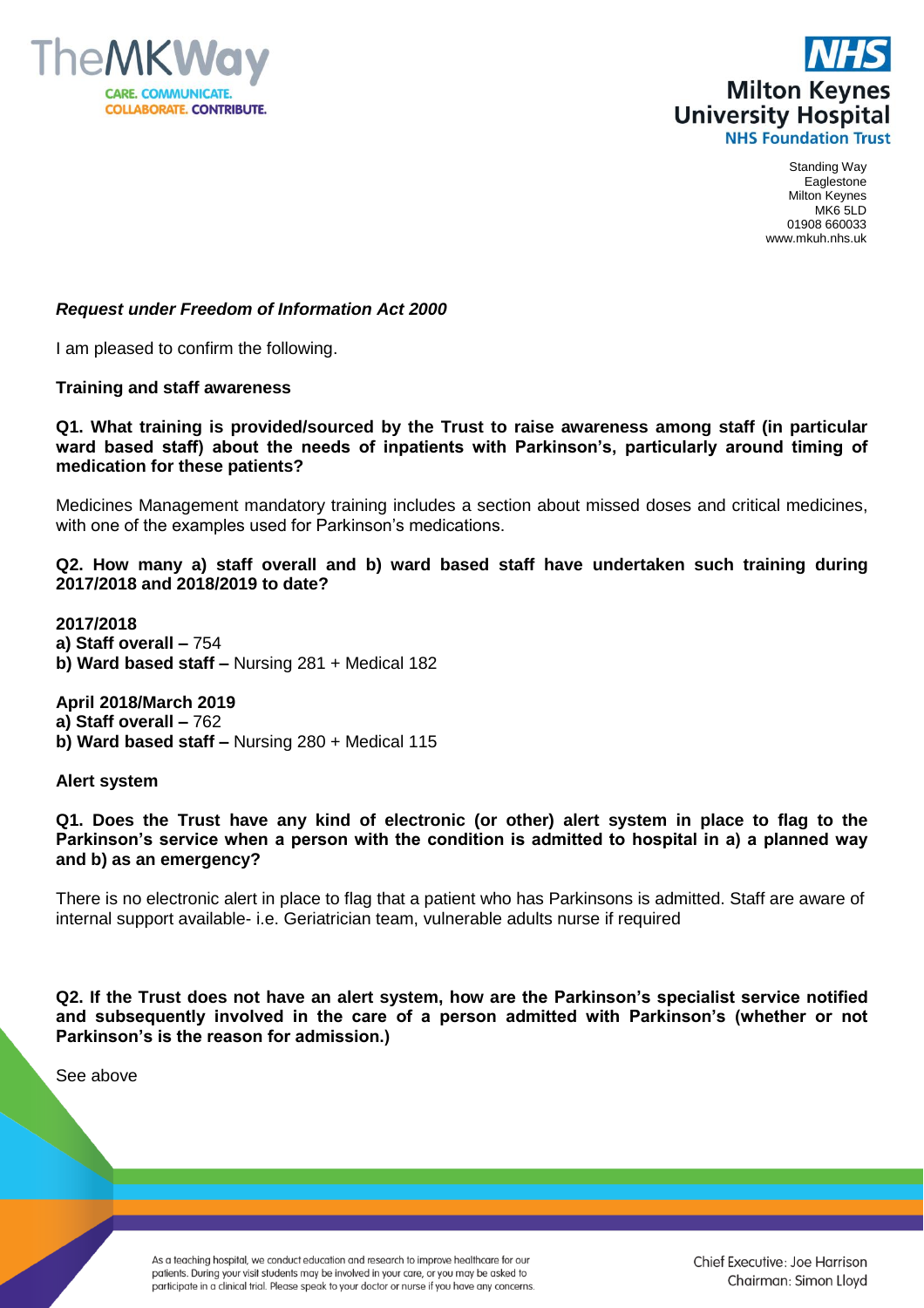# **Self-administration of medication policies**

# **Q1. Does the Trust have a self-administration of medication policy? If a policy does not currently exist, are there any current plans to implement one?**

Yes

# **Q3. If a self-administration policy is not implemented, why is this the case?**

The policy is utilised on a patient specific basis and as such is not used extensively. The Trust is currently in the process of review to increase its use.

## **Q2. If a self-administration policy is in place what systems and protocols are in place to a) ensure full and effective implementation and b) monitor its implementation?**

Any patient utilising self-administration is followed up by the Pharmacist for the ward.

## **Carers**

## **Q1. Does the Trust have a policy that allows carers to visit the person with Parkinson's they care for outside of visiting hours?**

We have John's Campaign; however this does not cover Parkinsons specifically. It covers any patient with specifics needs where outside visiting hours would be beneficial to the patient.

## **Q2. What training do ward staff receive to ensure they fully understand how a carer can support an inpatient with things such as mobilising and their medication regime etc?**

The Trust has no specific training, however this is broadly covered in the Essential skills/CORE training nursing staff are offered every 2 years, also would be covered in Manual Handling training and Medicines Management.

## **Q3. What systems and protocols are in place for ward staff to work with carers supporting the person with Parkinson's in hospital to ensure flexibility when the need arises?**

See above.

## **Practical resources**

#### **Q1. Is the Trust aware of the practical resources available from Parkinson's UK to support Parkinson's patients getting their medication on time (e.g. laminate bedside clocks, washbags) and how to access these resources?**

Within the Trust we have previously used timers to remind staff of administration of medications.

## **Q2. Does the Trust make use of these practical resources?**

The wards would review a patients needs and if a resource was required this would be discussed with the Matron and a way forward agreed so the patients care was not compromised.